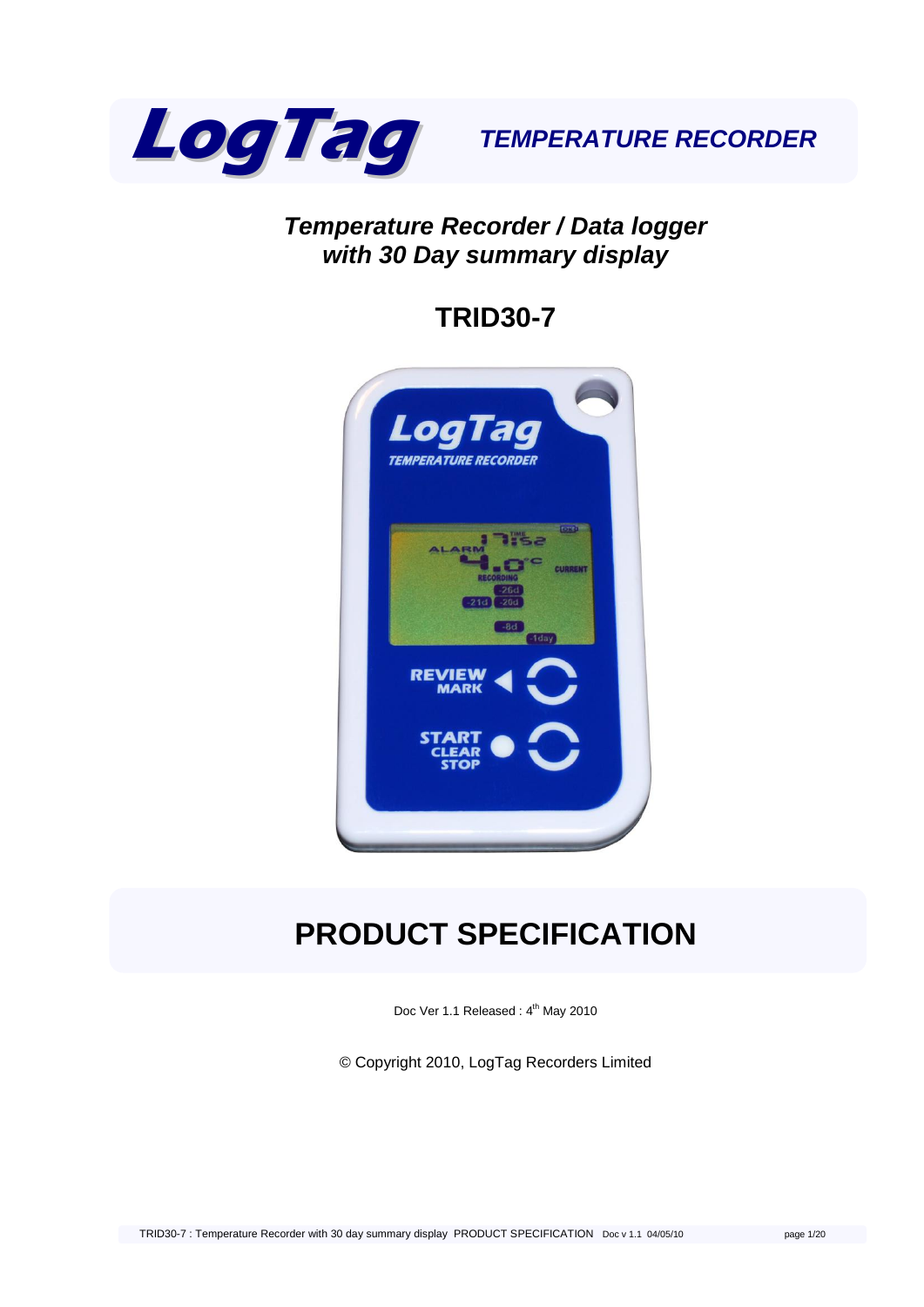### <span id="page-1-0"></span>**Contents**

# <span id="page-1-1"></span>**Document Revision History**

| Ver | <b>Date</b> | <b>Author</b> | <b>Details</b>                                                                                                                                                                                                                |
|-----|-------------|---------------|-------------------------------------------------------------------------------------------------------------------------------------------------------------------------------------------------------------------------------|
| 1.0 | 9/12/09     | <b>CW</b>     | Initial release.                                                                                                                                                                                                              |
| 1.1 | 3/5/10      | MJ            | Changed screen shots regarding the Day display while reviewing stats.<br>-Added new wake up feature to Hibernation mode.<br>-Update Time/date starting feature.<br>-Added optional display of days collected while recording. |
|     |             |               |                                                                                                                                                                                                                               |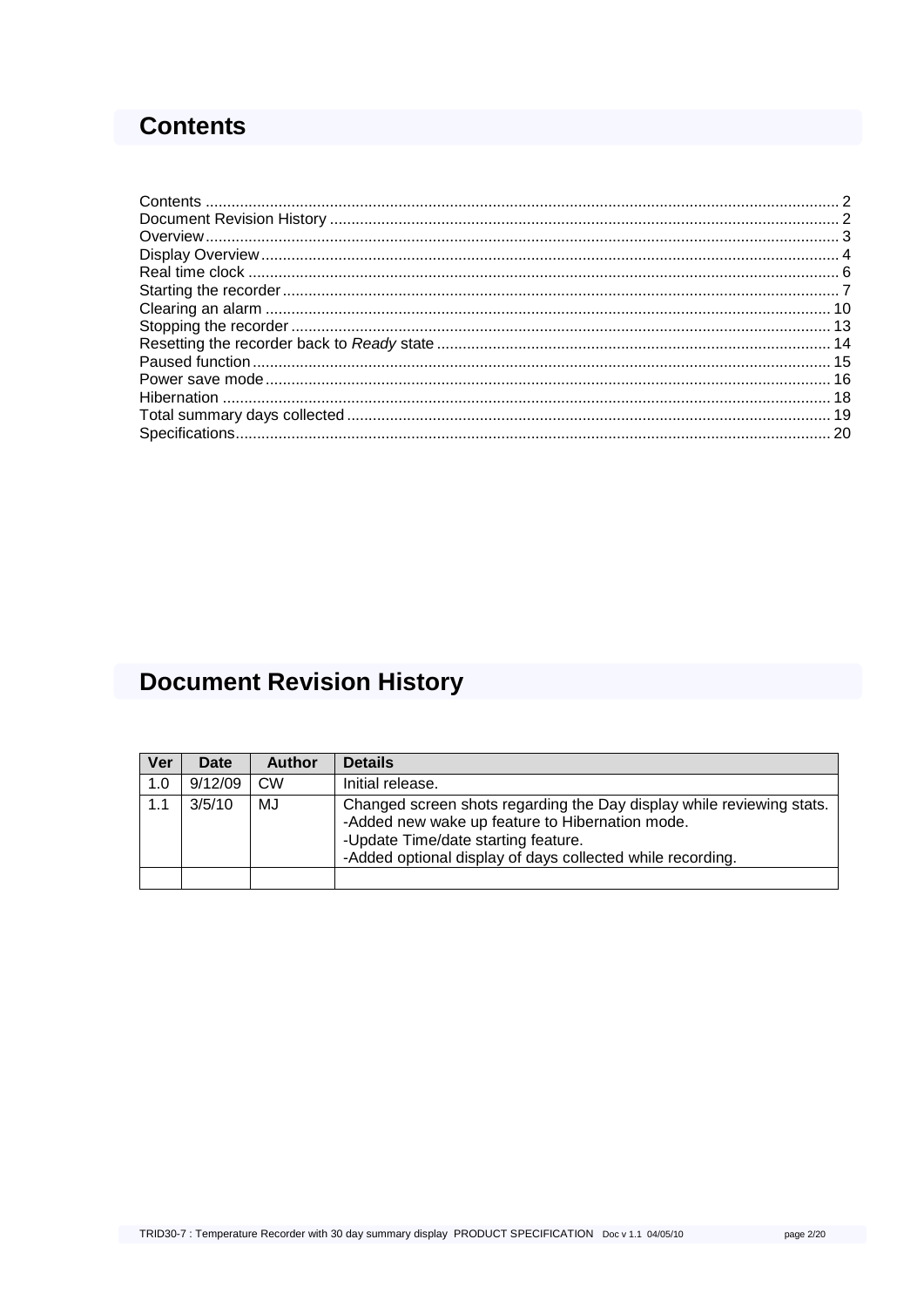### <span id="page-2-0"></span>**Overview**

The *LogTag TRID30-7* temperature recorder features a data logging memory storing up to 7770 temperature readings and a separate rolling 30 day statistical max/min reading and duration memory.

During recording the display shows the current temperature (of the most recent reading), the status (within or outside the acceptance range), an alarm trigger summary of up to the last 30 days (today and 29 days previous) of recording, the current time and battery status.

If a reading is outside the pre-set "Alarm" limits an alarm is generated and a "day alarm indicator" appears on the display.

This display arrangement is designed to show "at a glance" if temperature excursions have occurred for both the current reading and up to 30 days in the past. Details of any excursions can be checked directly by inspecting the statistics history on the recorder"s display or in more detail by downloading the logged data.

Logged temperature data can be downloaded via a standard LogTag Interface to the free companion software *LogTag Analyzer* which provides facilities for displaying data in chart, table or statistical formats and allows electronic archiving, export or transmission of the data in support of sophisticated data management systems.

### **Button Actions Overview**



Start/Stop/Clear button functions require the button to be pressed continuously for 4 seconds and then released when the related flashing indicator stops flashing. This reduces the possibility of vibration or a load being placed on the recorder that causes permanent or intermittent button press to falsely trigger a function.

Review mode is exited immediately by pressing the STOP button.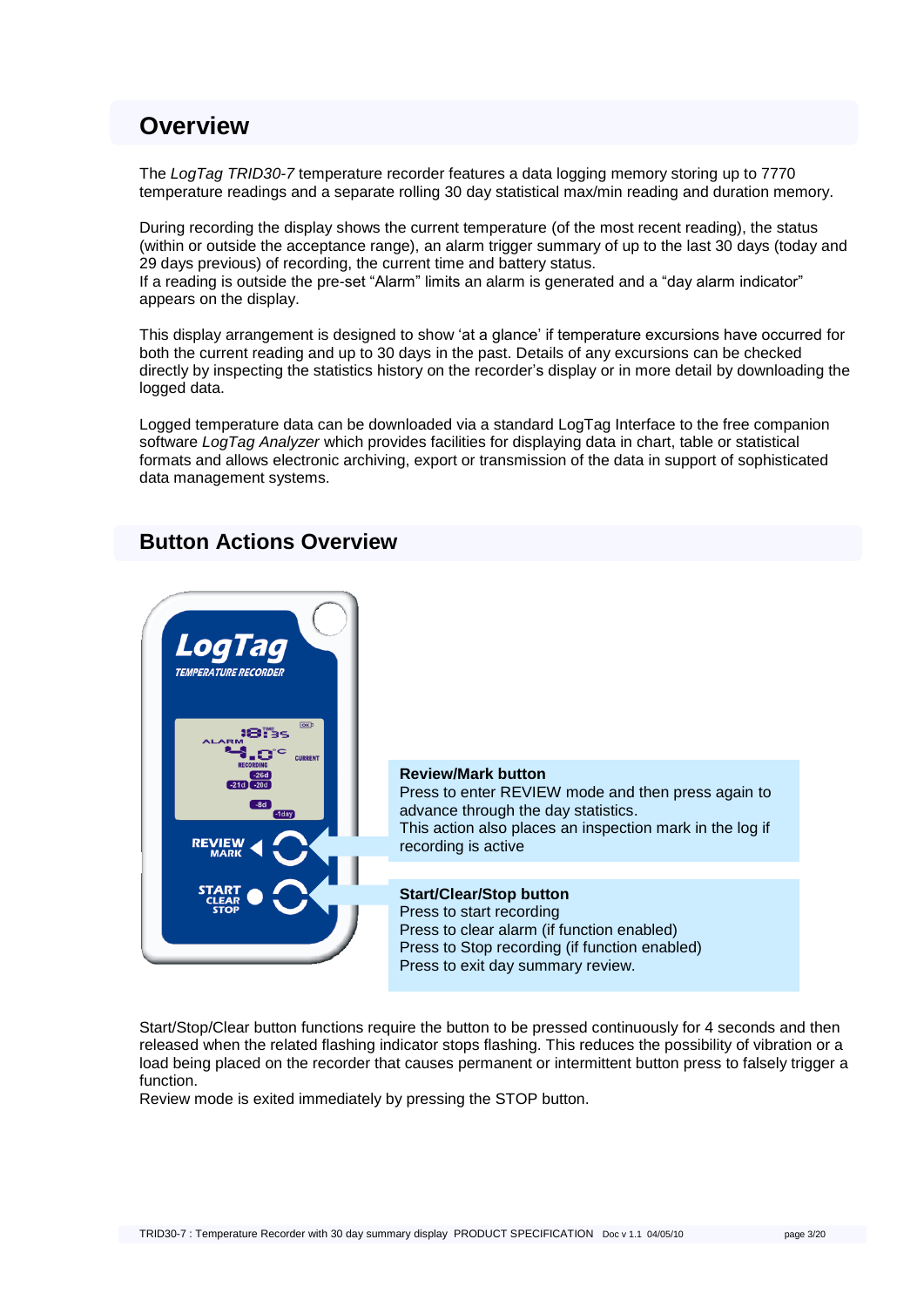# <span id="page-3-0"></span>**Display Overview**

|                                 | Day number     | Time value                                 | <b>Battery status</b>                          |                              |
|---------------------------------|----------------|--------------------------------------------|------------------------------------------------|------------------------------|
| <b>ALARM</b> indicator          | DAY            | <b>DURATION</b><br><b>ALARM CLOCKADJ</b> . | ΟК<br><b><i>FIME DELAY</i></b>                 | -Above / below limit markers |
| Temperature value $\rightarrow$ |                | e                                          |                                                | <b>Reading type</b>          |
| <b>State indicators</b>         |                |                                            | <b>READY STARTING RECORDING PAUSED STOPPED</b> |                              |
|                                 | $-28d$<br>-29d | $-27d$<br>$-26d$                           | $-25d$ $\blacksquare$ $-24d$                   |                              |
|                                 | -22d<br>-23d   | -21d<br>-20d                               | $-18d$<br>-19d                                 | Day alarm                    |
|                                 | $-16d$<br>-17d | -15d<br>-14d                               | $-12d$<br>$-13d$                               | indicators                   |
|                                 | $-10d$<br>-11d | $-8d$<br>$-9d$                             | -7d<br>$-6d$                                   |                              |
|                                 |                |                                            | todav                                          |                              |

| <b>Display item</b>                   | <b>Description</b>                                                                                                                                                                                |                                                                                                                                                                                          |  |
|---------------------------------------|---------------------------------------------------------------------------------------------------------------------------------------------------------------------------------------------------|------------------------------------------------------------------------------------------------------------------------------------------------------------------------------------------|--|
| Temperature value                     | Temperature value (in °C or °F)                                                                                                                                                                   |                                                                                                                                                                                          |  |
| Reading type                          | <b>CURRENT</b> = the temperature of the last reading taken<br>$MAX = The maximum reading in a given 24 hour period$<br>$MIN = The minimum reading in a given 24 hour period$                      |                                                                                                                                                                                          |  |
| Above/below limit<br>indicators       | Up arrow marker appears when the temperature displayed is above the specified upper<br>temperature limit<br>Down arrow marker appears when the temperature displayed is below the specified lower |                                                                                                                                                                                          |  |
|                                       | temperature limit                                                                                                                                                                                 |                                                                                                                                                                                          |  |
| <b>ALARM</b> indicator                |                                                                                                                                                                                                   | <b>ALARM</b> appears when an alarm is triggered.                                                                                                                                         |  |
| Time value                            | The time (in HH:MM) can be current time, time remaining to start of a delayed start or duration of a<br>given max or min value above/below the specified limits.                                  |                                                                                                                                                                                          |  |
|                                       |                                                                                                                                                                                                   | The value displayed is indicated by the following :-                                                                                                                                     |  |
|                                       | <b>TIME</b> = displaying Current Time (READY and RECORDING modes).                                                                                                                                |                                                                                                                                                                                          |  |
|                                       | TIME DELAY = displaying remaining time to recording start when a DELAYED START time has<br>been configured (STARTING mode)                                                                        |                                                                                                                                                                                          |  |
|                                       | <b>DURATION</b> = displaying duration of a given MAX or MIN statistic above/below the limits in a<br>given day. (REVIEW mode)                                                                     |                                                                                                                                                                                          |  |
|                                       | Performs battery test hourly.                                                                                                                                                                     |                                                                                                                                                                                          |  |
| <b>Battery status</b>                 | displayed when battery is tested OK.<br><b>OK</b>                                                                                                                                                 |                                                                                                                                                                                          |  |
| displayed when battery is tested LOW. |                                                                                                                                                                                                   |                                                                                                                                                                                          |  |
|                                       | <b>READY</b>                                                                                                                                                                                      | Ready to start recording                                                                                                                                                                 |  |
| State indicators                      | <b>STARTING</b>                                                                                                                                                                                   | Preparing to start recording. If a delayed start is configured then displays<br>time remaining to recording start.                                                                       |  |
|                                       | <b>RECORDING</b>                                                                                                                                                                                  | Recording                                                                                                                                                                                |  |
|                                       | <b>PAUSED</b>                                                                                                                                                                                     | Max/Min statistics collection paused due to button press activity                                                                                                                        |  |
|                                       | <b>STOPPED</b>                                                                                                                                                                                    | Recording has stopped                                                                                                                                                                    |  |
| Day alarm<br>indicators               | "The display is organized with a table of 'day alarm indicator' segments named "Today" to "-29d<br>which are switched on when a given day has an alarm trigger present.                           |                                                                                                                                                                                          |  |
| Day number                            | collected while recording.                                                                                                                                                                        | The day number of the currently selected day statistic is displayed when in Review mode.<br>TODAY is DAY 0, yesterday is day '-1'. Can be configured to display the total number of days |  |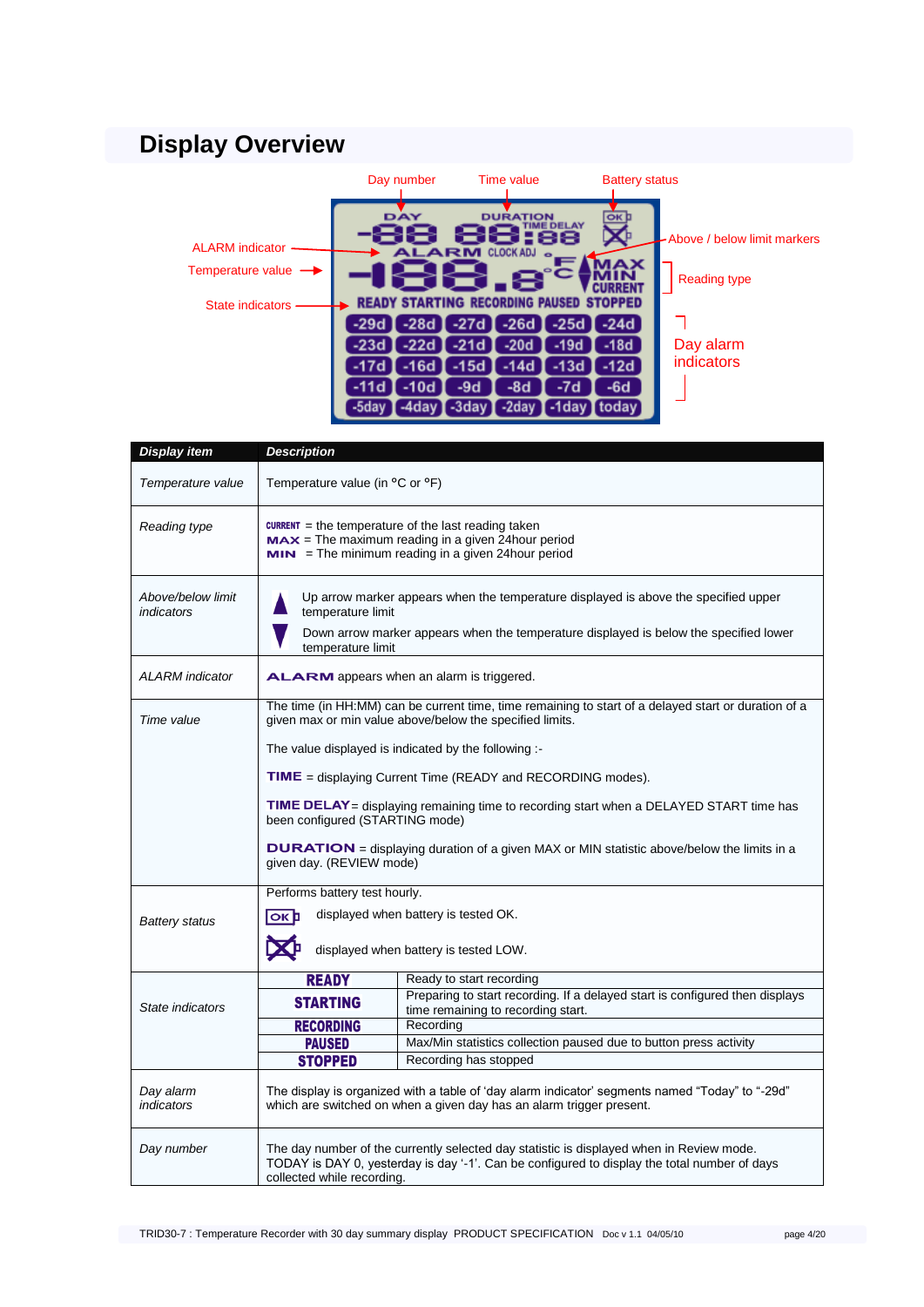### **Alarm triggering and function.**

A visual alarm trigger is displayed if one or more of the configured alarm trigger conditions have been met. An alarm trigger condition can be a single violation reading (a reading above the upper or below the lower threshold value), a set of consecutive violation readings or a total of violation readings encountered (called "accumulative").

The alarm triggering structure within the recorder supports many different alarm trigger configurations..

For example, a possible alarm trigger configuration could be :-

- High Trigger when temperature is 10°C or greater for an accumulative time of 10 hours.
- Low Trigger when temperature is -0.5°C or below for continuous 1 hour.

This is configured in using *LogTag Analyzer* as shown below :-

| Record a reading every                                  | $\div$<br>10        | Minutes     |                               |
|---------------------------------------------------------|---------------------|-------------|-------------------------------|
| Begin recording after a delay of                        | ÷<br>30             | Minutes     |                               |
|                                                         |                     |             |                               |
| $\blacktriangleright$ Trigger alarm when readings above | 10                  | 싂 ~ 「Beeper |                               |
| $\triangledown$ After<br>÷<br>60                        | <b>Accumulative</b> |             | violation readings (10 Hours) |
|                                                         |                     |             |                               |
| $\boxed{\checkmark}$ Trigger alarm when readings below  | $-0.5$              | 쉬<br>ೀ      | $\Box$ Beeper                 |
| ÷<br>6<br>$\overline{\mathsf{v}}$ After                 | Consecutive         |             | violation readings (1 Hour)   |
|                                                         |                     |             |                               |

**Note:** Accumulative or consecutive alarms automatically retrigger after the configured delay if the temperature remains in violation.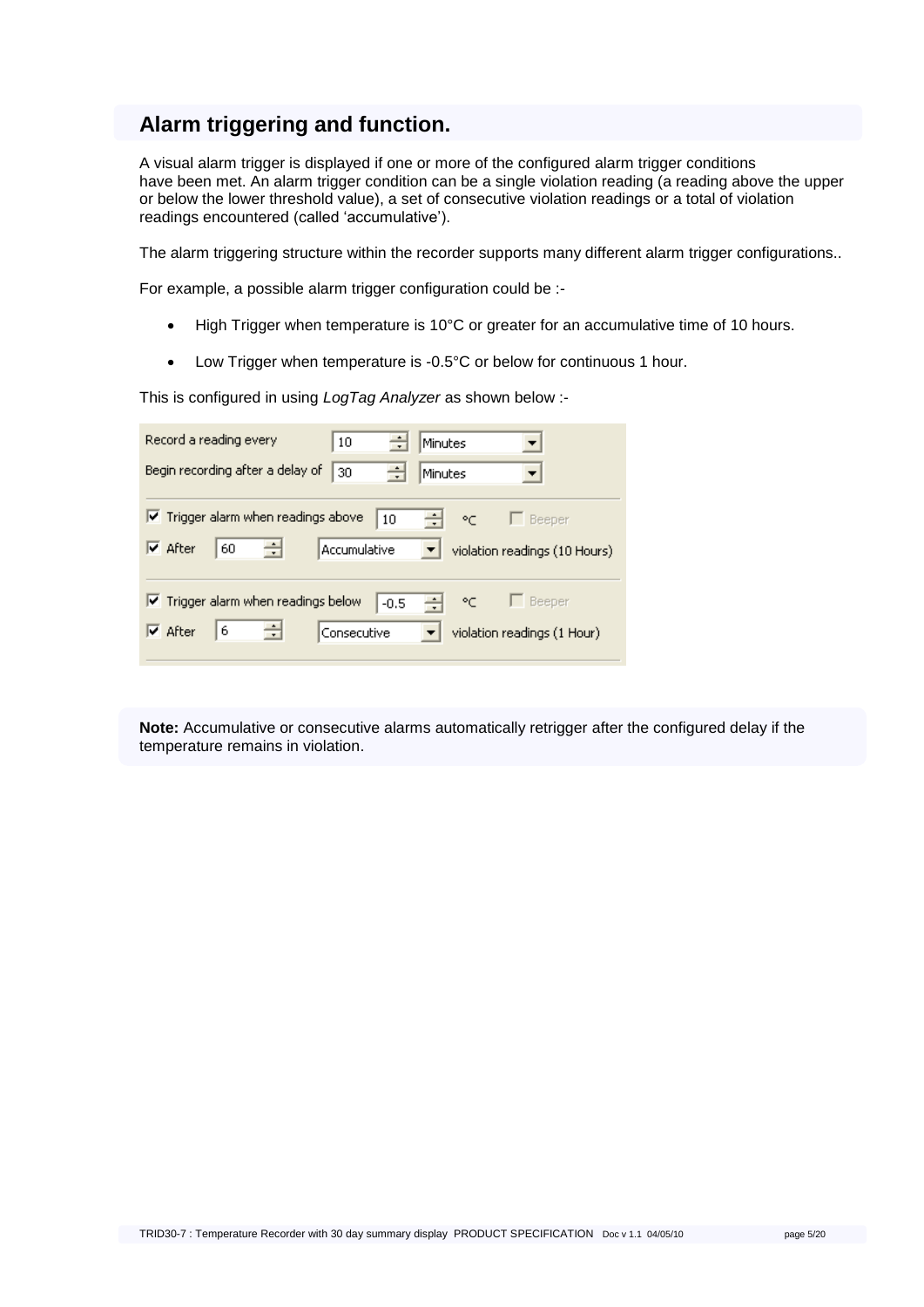### <span id="page-5-0"></span>**Real time clock**

The time shown on the recording display is linked to the recorder"s internal real time clock. A *day change* occurs when the display time rolls through midnight (i.e 00:00) and this is the main function of the display clock.

The display clock value is set to the current time (or timezone) when the recorder is configured with *LogTag Analyzer* and can be also directly adjusted using button actions. (see *Adjusting the display clock*)

Note however that the recorder"s internal real time clock value is only updated when the recorder is configured with *LogTag Analyzer.* This prevents the data logging becoming discontinuous with changes to the real time clock.

*LogTag Analyzer* can display the data logged readings with the following time stamp options:-

- UTC (GMT)
- UTC + configuration time zone
- UTC + download timezone
- UTC + display clock timezone (default)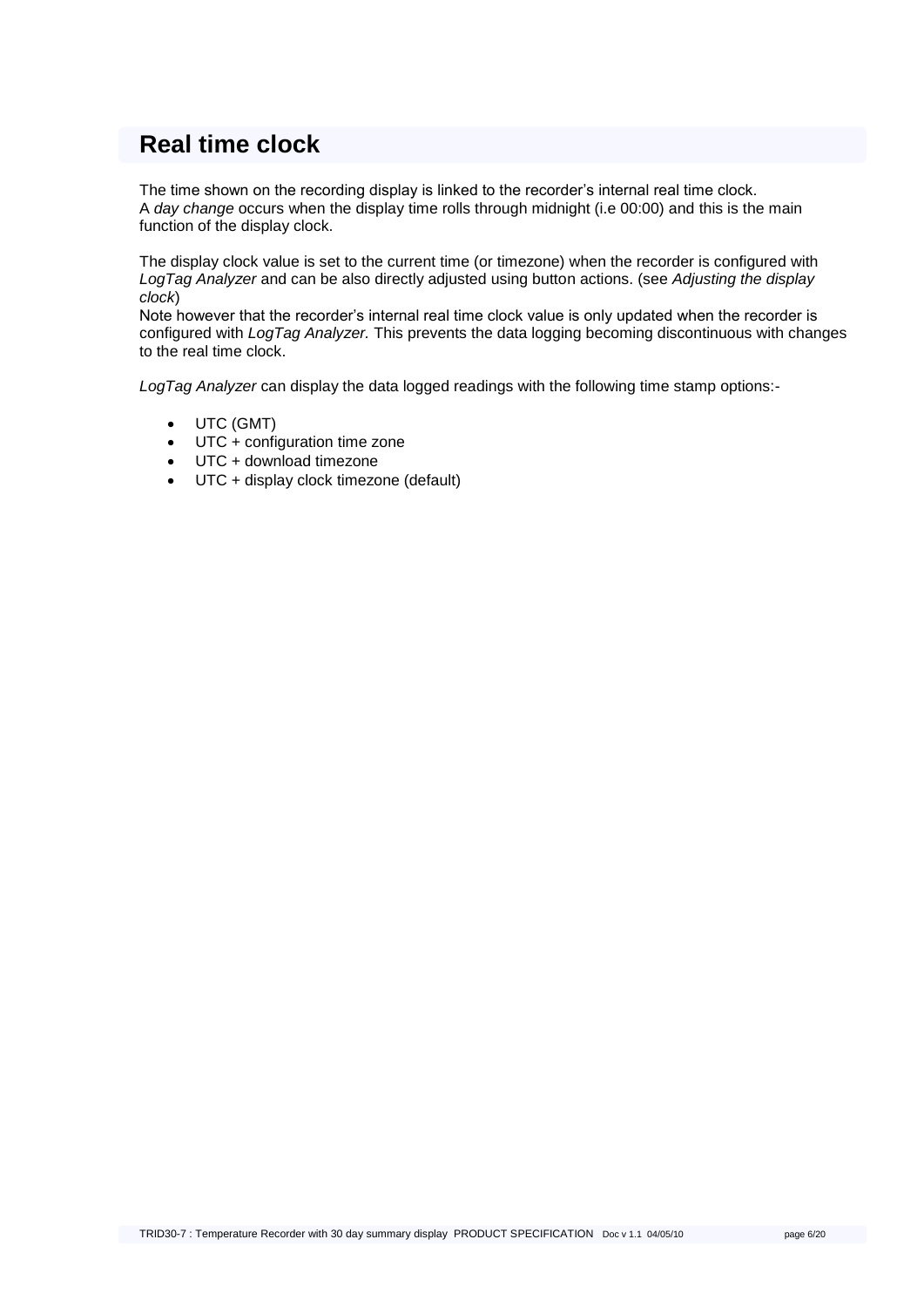### <span id="page-6-0"></span>**Starting the recorder**

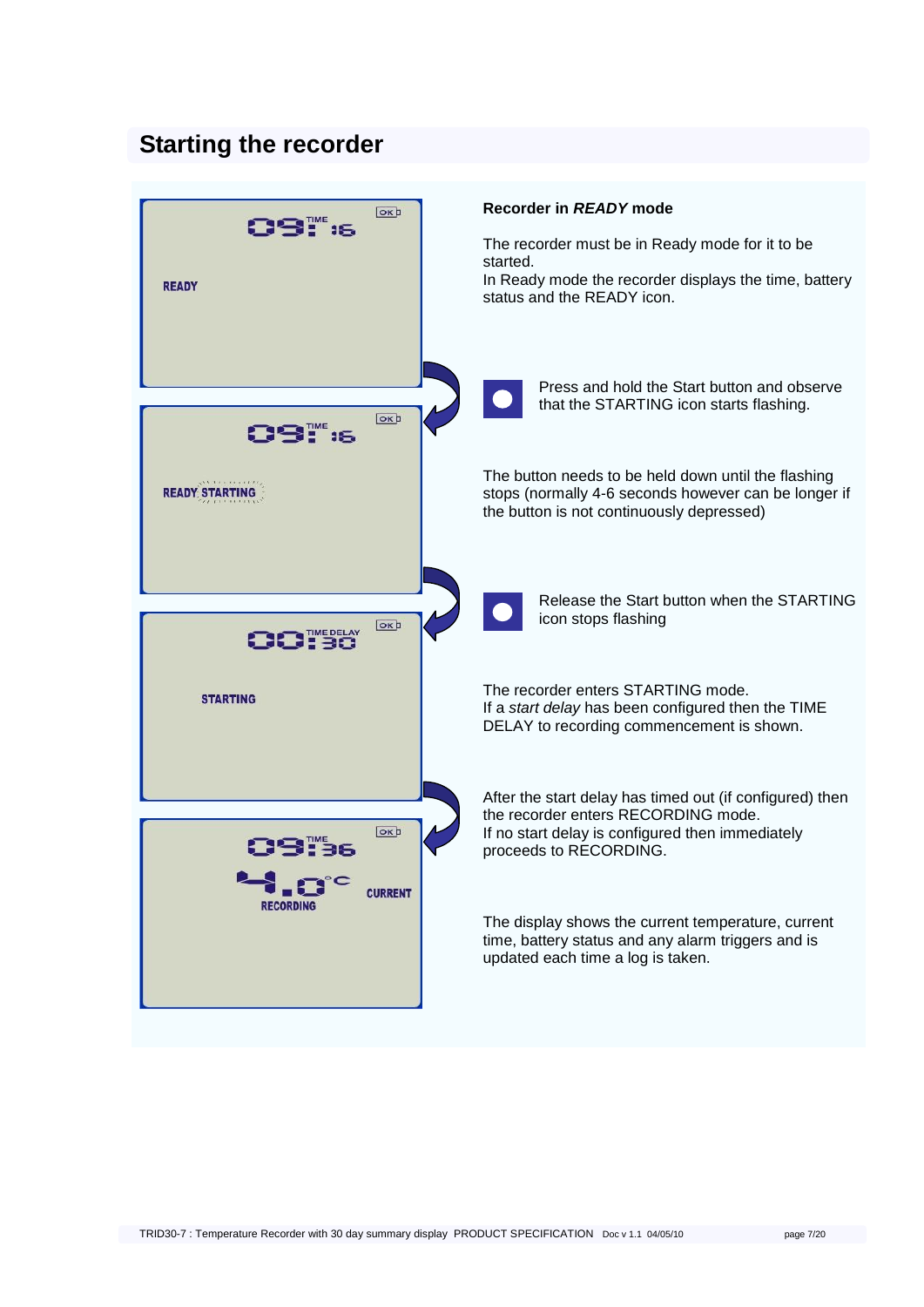### **Date and Time Starting**

The recorder can be set to start recording on a specific date and time from within LogTag Analyzer.

Date/Time Starting mode is enabled or disabled via LogTag Analyzer software configuration function *Configure TRID -* dialogue.

Select 'Date/Time start' from the drop down menu then select the Date and Time you wish the recorder to start on.

|                    |           | ConTan battery: OK  |  |  |
|--------------------|-----------|---------------------|--|--|
| Begin recording at | 4/05/2010 | 9:18:00 a.m. $\div$ |  |  |

The recorder will display the following once 'Date/Time Starting' has been enabled :-



#### **Note**

Placing the recorder into Hibernate mode using LogTag Analyzer will disable the Date/Time start function.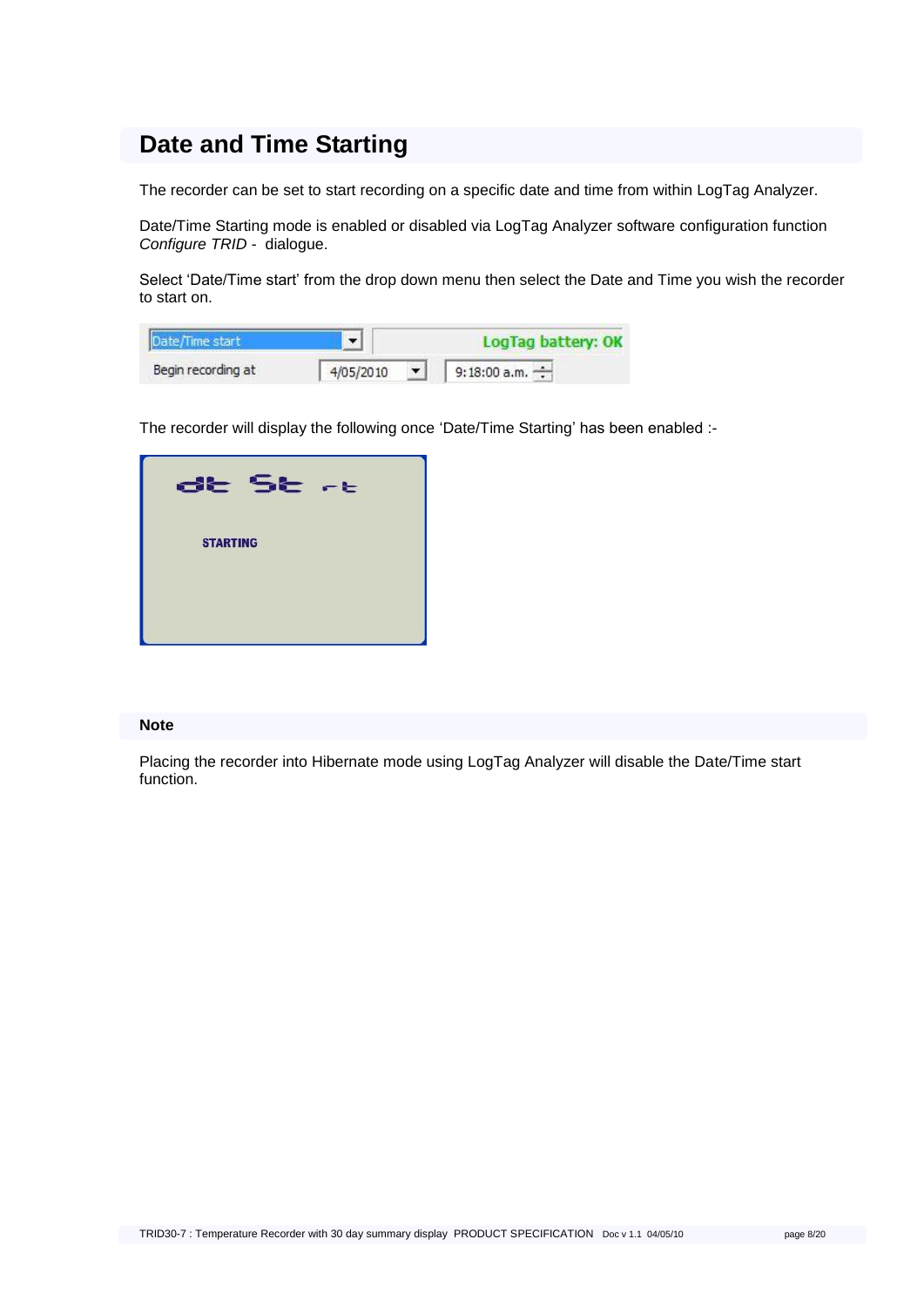### **Recording Display**

The normal *recording* mode display displays the current temperature *of the last log taken* so is updated at the same rate as the logging interval.

The current time, battery status and alarm trigger day summary are displayed.

Some recording display examples are shown below :-

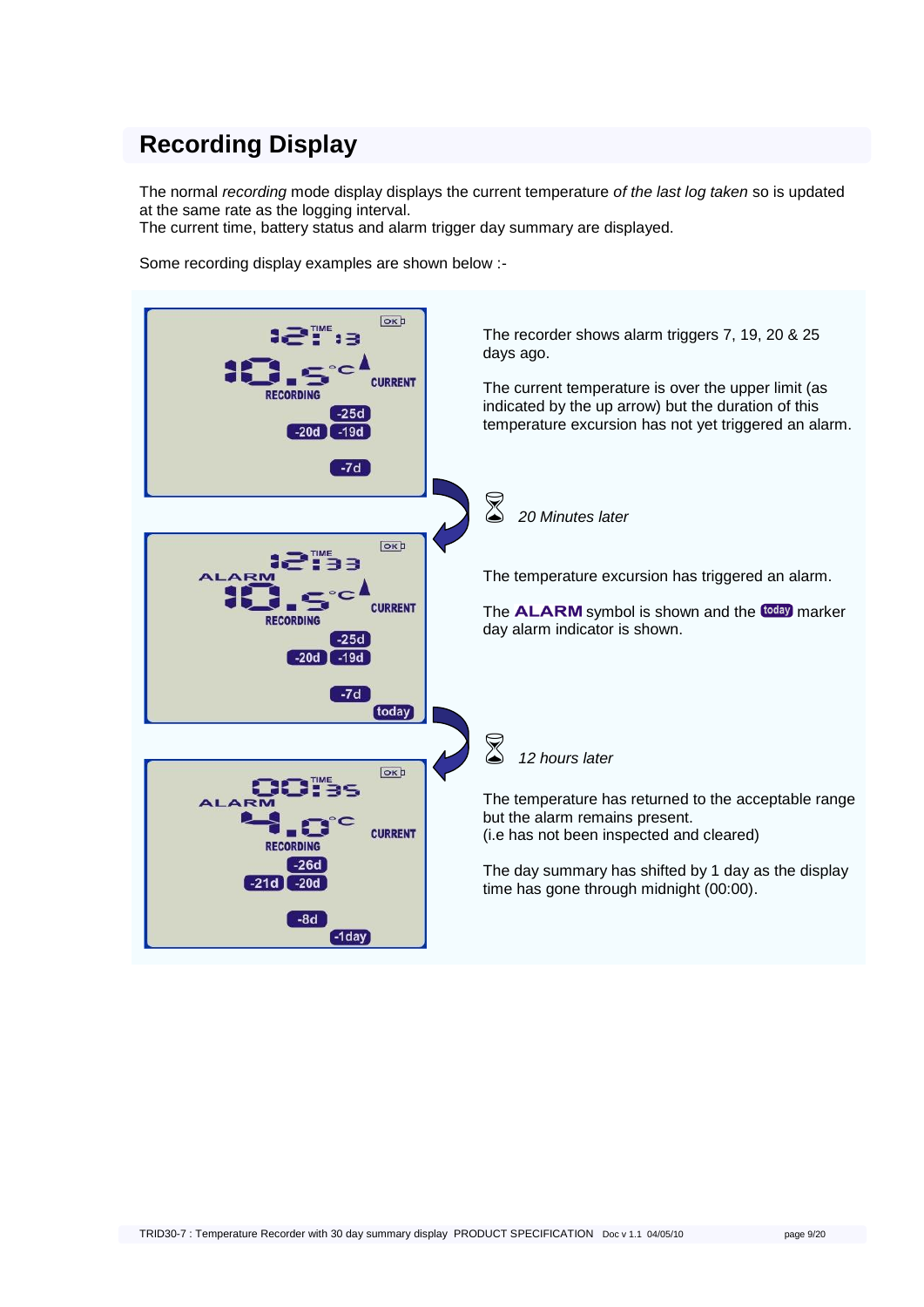### <span id="page-9-0"></span>**Clearing an alarm**



#### **Note**

Only the **ALARM** icon can be cleared, the day alarm icons remain as they are part of the statistic summary.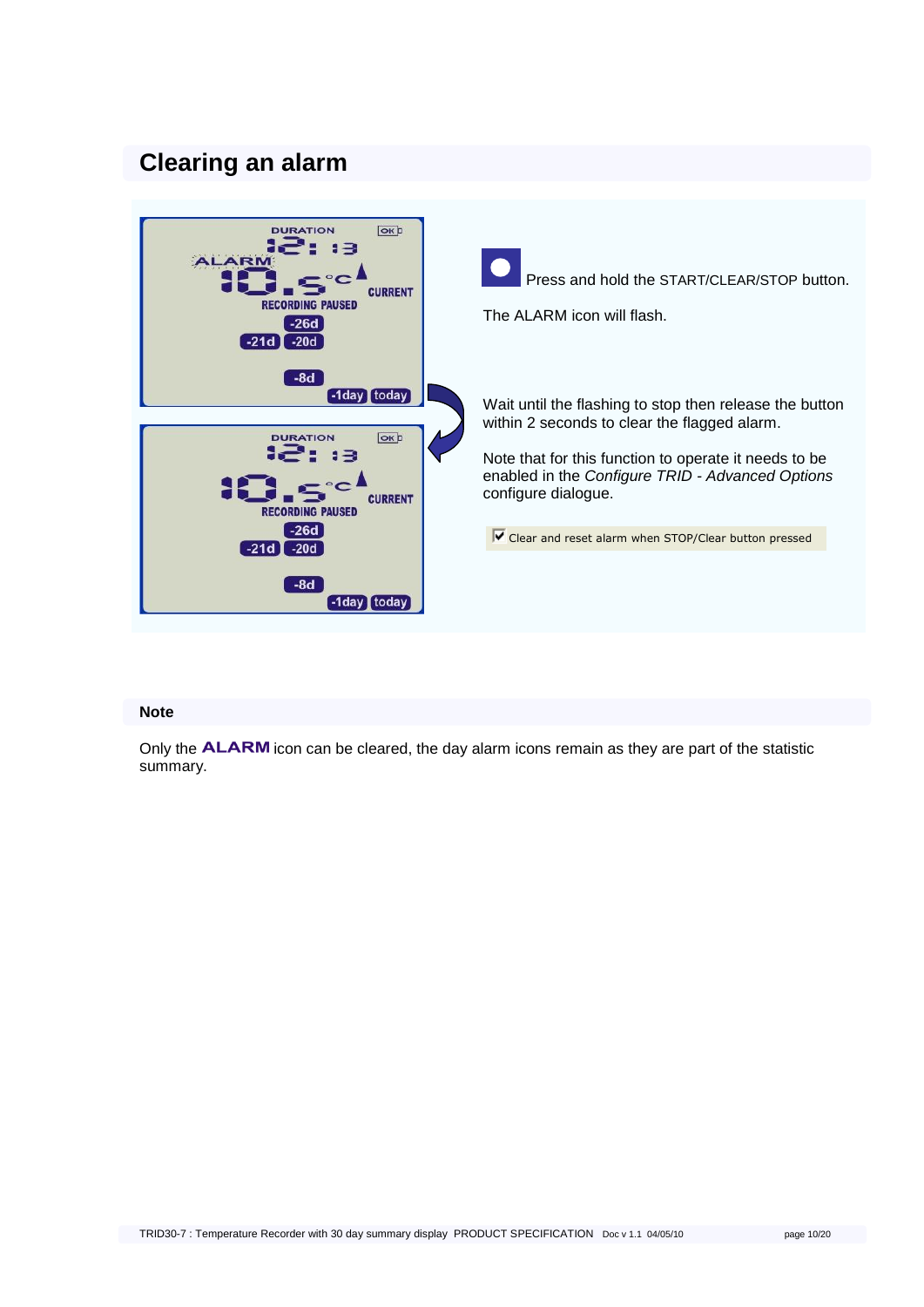### **Reviewing day statistics**

The Review of day statistics history is accessed by pressing the REVIEW button and is accessible in RECORDING and STOPPED modes.

An example of a reviewing days statistics is shown below :-

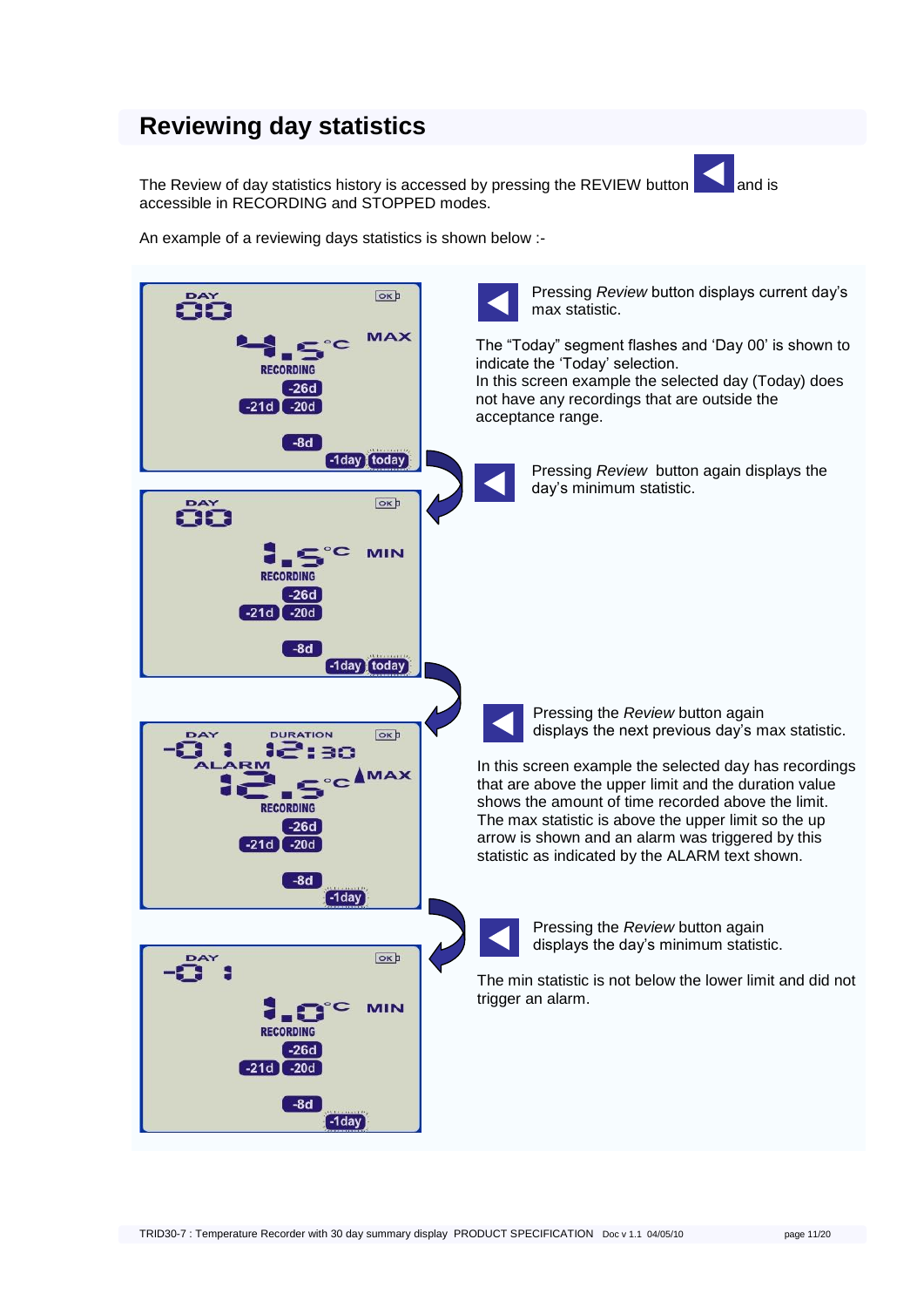| Pressing the Review button again<br>displays the next previous day's max statistics.                                                                                                                                    |
|-------------------------------------------------------------------------------------------------------------------------------------------------------------------------------------------------------------------------|
| The "-2day" day marker flashes and DAY '-02' is<br>displayed.                                                                                                                                                           |
| In this screen example the selected day does have<br>recordings that are above the upper limit however did<br>not exceed the alarm trigger durations so only the up<br>arrow is shown and no ALARM trigger has occurred |
| Pressing the Review button again<br>displays the day's minimum statistic.                                                                                                                                               |
| Each time the <b>Review</b> button is pressed the cursor<br>advances to the next previous day.                                                                                                                          |
| If less that 30 days of recordings have been collected<br>so far then the day marker only advances as far as<br>there is data available after which the next press rolls<br>the summary back to the statistic for Today |
|                                                                                                                                                                                                                         |

Pressing the button at any time reverts the display back to the *normal* mode.

The display will revert back to normal mode after 30 seconds of no button activity.

#### **Note**

1. If exposure to alarm temperatures occurs in a continuous period of time that is cut with the day shift (midnight) then the time count continues and if the alarm period is finally exceeded then the day in which the time count was completed is displayed with day alarm indicator and the time exposure split appropriately over the two days.

2. The duration values above or below the specified High/Low temperature are always displayed. Presence of a day alarm trigger marker means that exposure to an alarm temperature for a continuous period greater than the configured trigger duration has occurred on that day.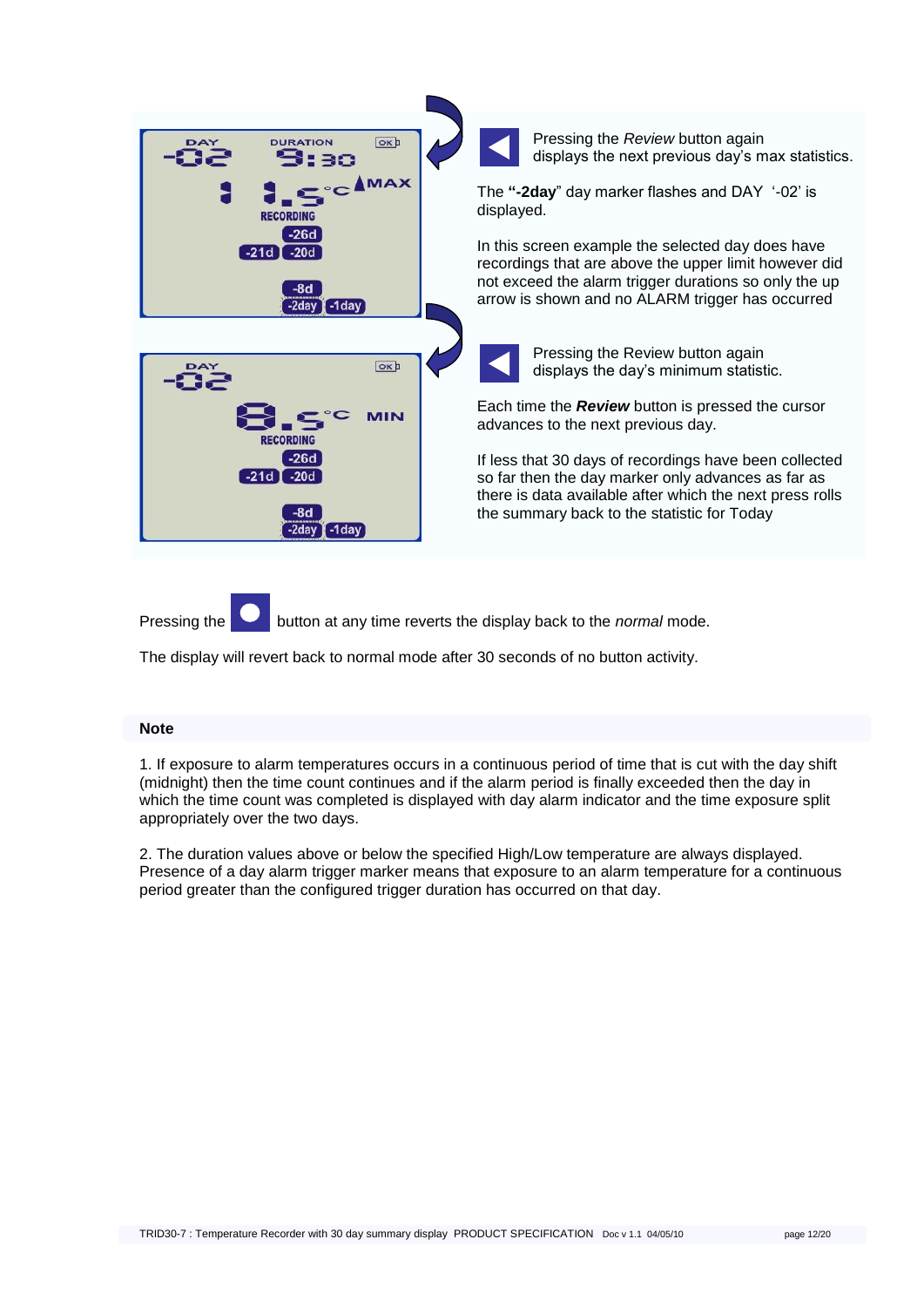### <span id="page-12-0"></span>**Stopping the recorder**



#### **Note**

If an ALARM is present (and the clear alarm by pressing STOP button function is enabled) then it will need to be cleared first before being able to stop the recorder.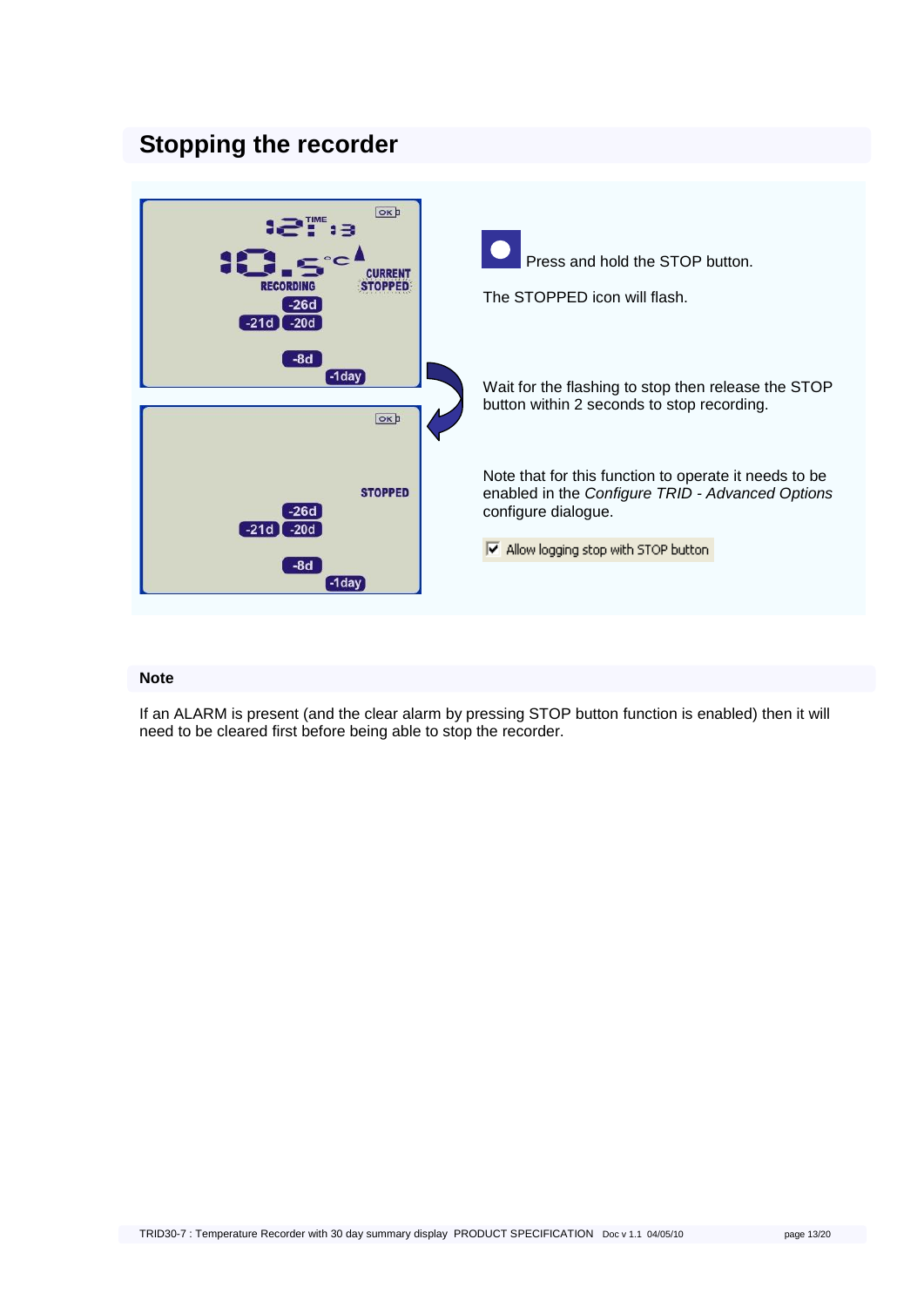## <span id="page-13-0"></span>**Resetting the recorder back to** *Ready* **state**

Once the recorder is back in *READY* state, recording can be restarted.

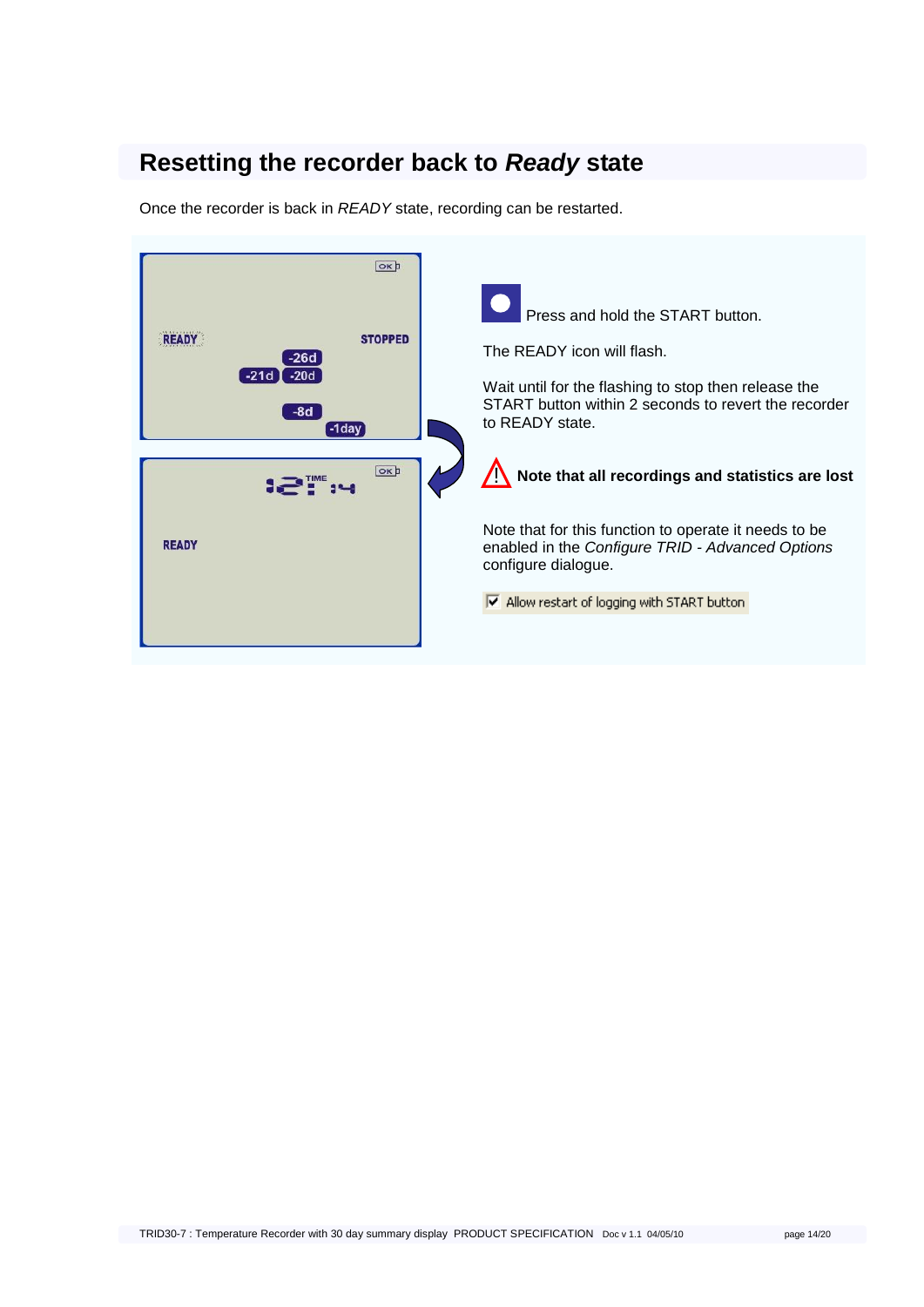## <span id="page-14-0"></span>**Paused function**

The recorder can be configured to suspend processing of readings for alarms and max/min statistics for a period of time after button press activity.

This allows the user to review the current statistics or clear an alarm without causing a false alarm or statistic while handling the recorder.

The delay is expressed in multiples of logging interval and is set in the LogTag Analyzer *Configure TRID - Advanced Options* configure dialogue.

Paused processing is indicated on the display by the PAUSED icon being present as shown in the display example below :-



#### **Note**

Data logging continues but each log that is taken during the paused period is flagged and labelled as paused. Logs that are flagged as "paused" are not used in the summary statistics.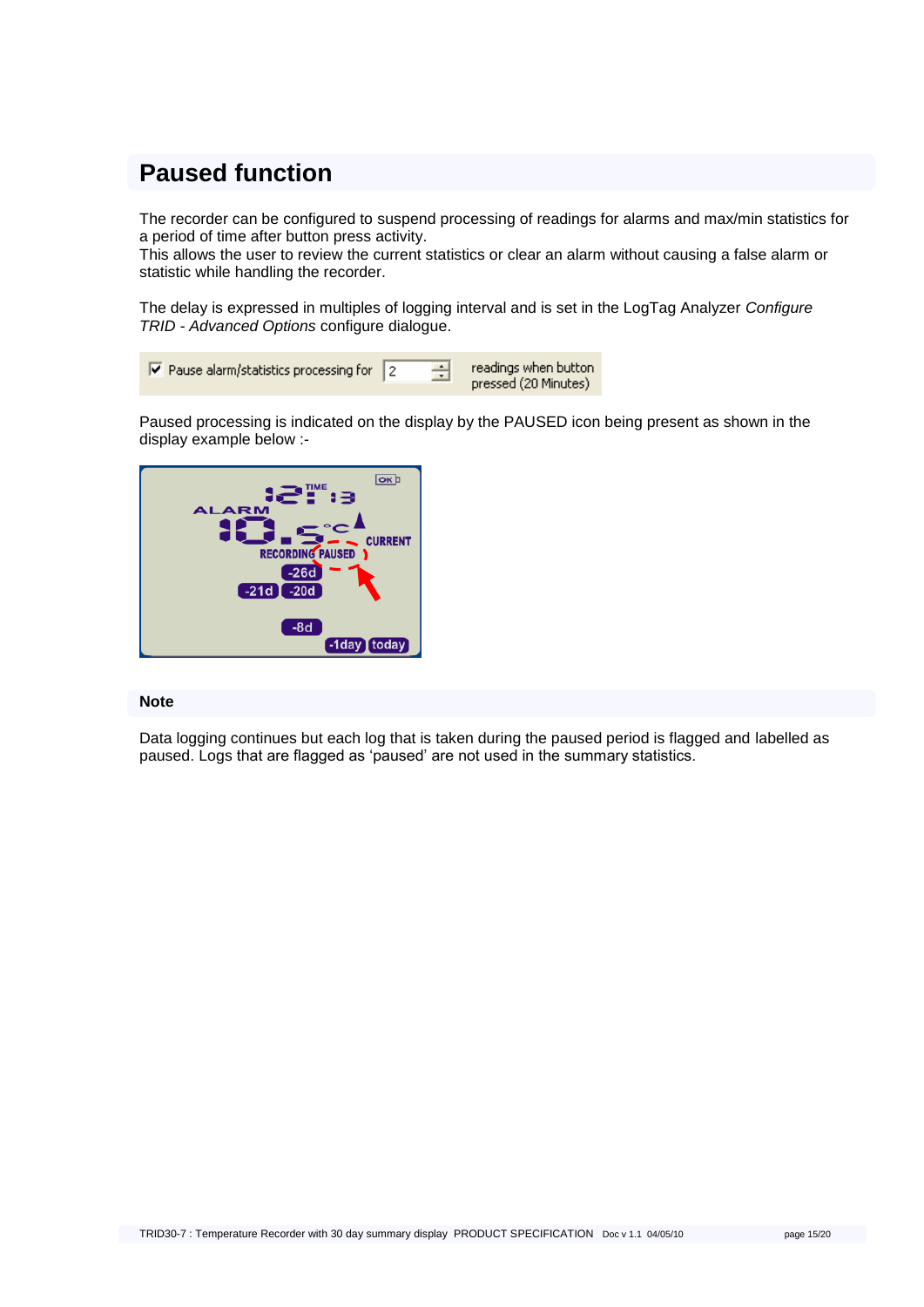### <span id="page-15-0"></span>**Power save mode**

When Power save mode is enabled the display will automatically switch off after 30 seconds of no button activity.

The recorder uses significantly less battery power with the display off (typically to around 1/3 of the average power with the display on).

This function is appropriate in applications where the current temperature display is not required to be often seen such as a transit monitoring application.

Press any button to cause the display to re-activate.

The power save mode is enabled or disabled via LogTag Analyzer software configuration function *Configure TRID - Advanced Options* dialogue.

 $\overline{\blacktriangledown}$  Switch off display after 30 seconds (Power save)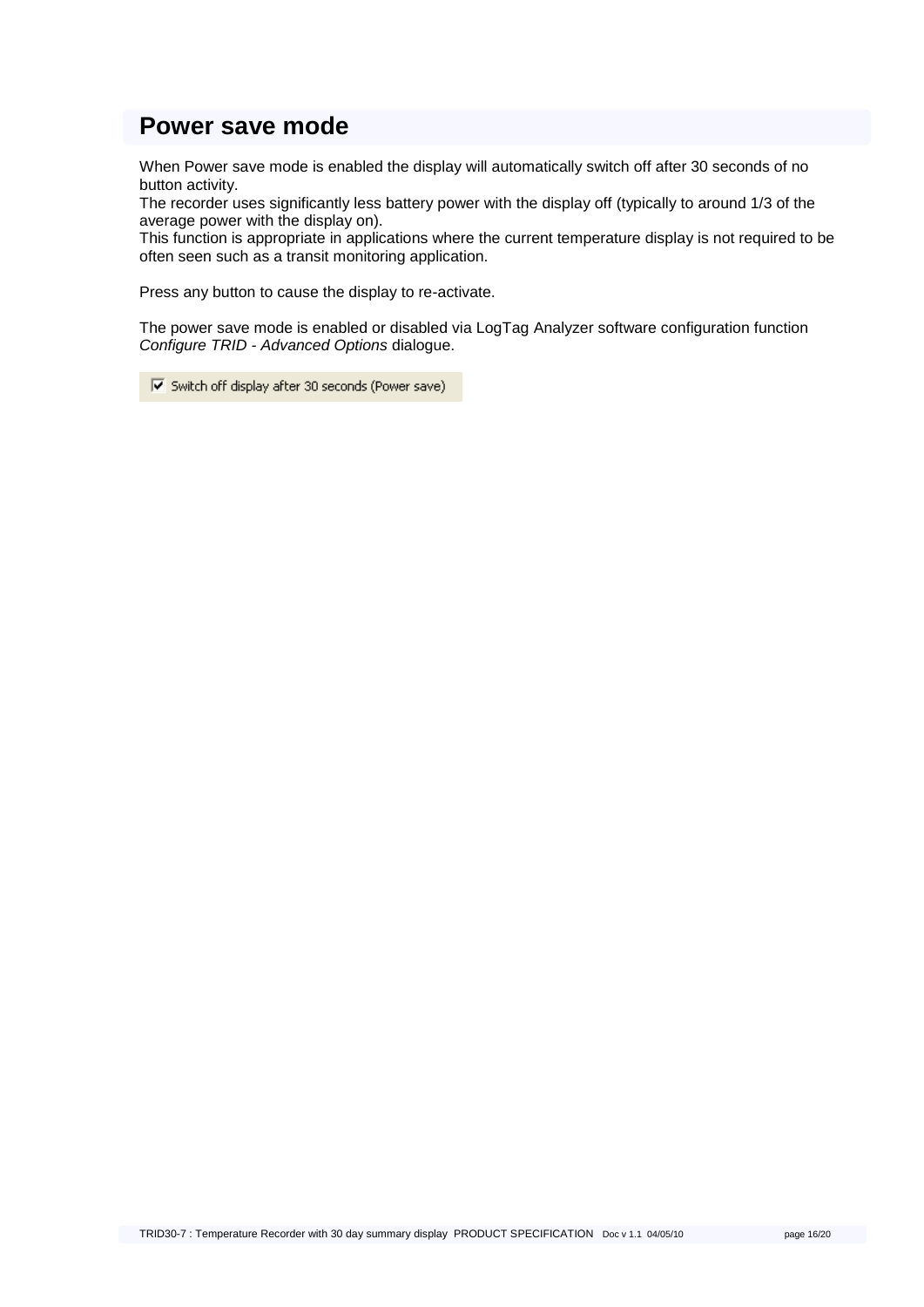## **Adjusting the display clock**

The display clock of the recorder can be set to the correct time zone either by using LogTag Analyzer software or directly using key actions on the recorder itself.

The clock can be adjusted to local time by pressing the and  $\Box$  buttons together continuously for a period of 8 seconds.

During this button press period **CLOCK ADJ** icon flashes. Release the buttons when the flashing stops to enter clock adjustment mode.

The display then changes as shown in the example below with the minutes digits flashing.

In the example below the hours is 18 and the minutes is 38:-



NOTE: It is advised that the real time clock Hours is only adjusted when in STOPPED or READY modes (i.e not recording) to avoid large shifts in day boundary data.

If a display clock adjustment is made while in *RECORDING* mode then the next log taken records a flag indicating a time change took place.

Changes to the display clock do not affect the internal real time UTC+timezone offset value so the logged data does not experience time gaps.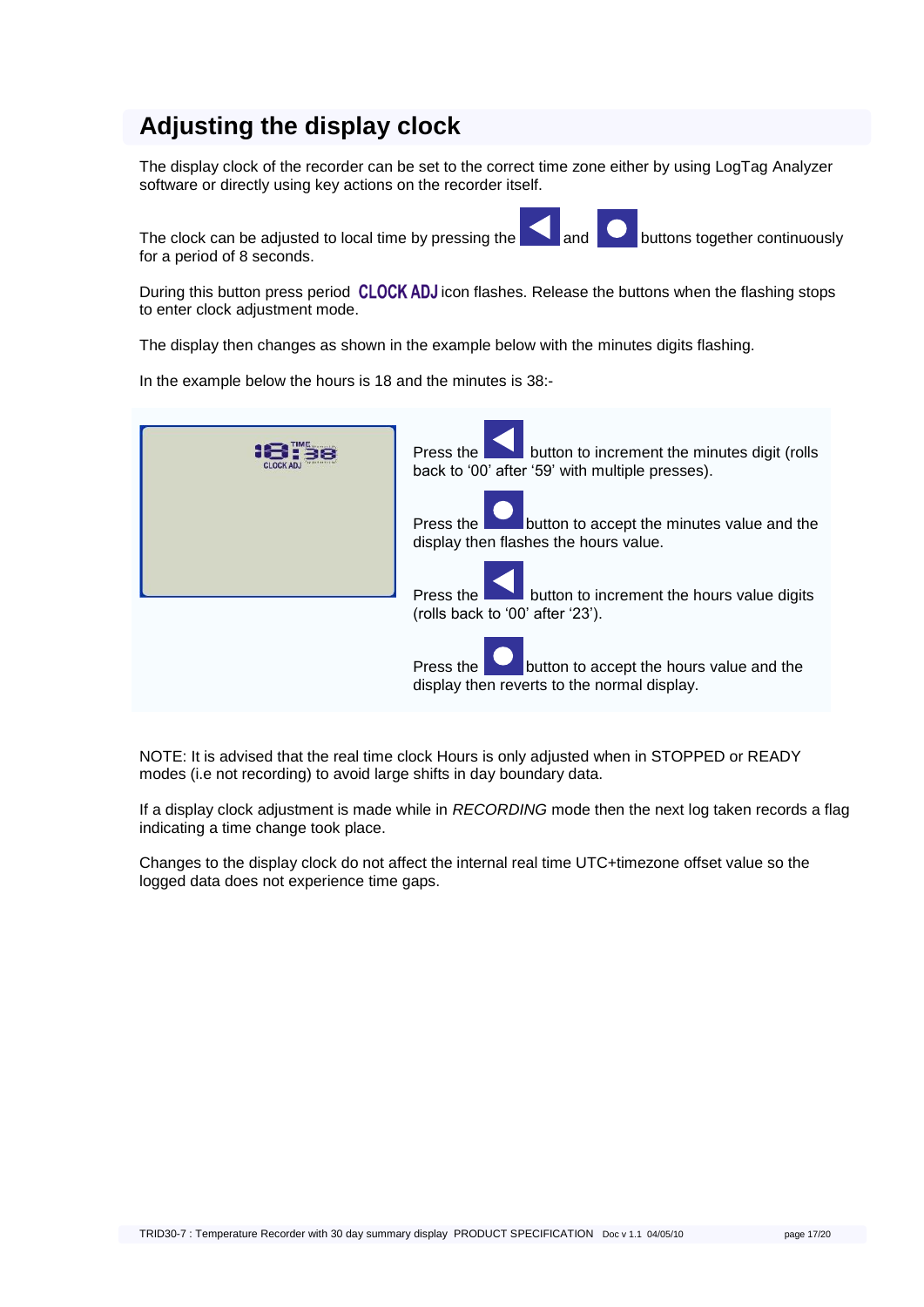### <span id="page-17-0"></span>**Hibernation**

When hibernated, the recorder"s power consumption falls nearly to zero and the battery life approaches the shelf life of the battery (typically 5+ years).

This state is useful for conserving battery life during periods of non use.

A hibernated recorder has no active display however a button press will wake the recorder up and it will display just the battery status for a few seconds then revert back to display off.



A hibernated recorder can be placed into the Ready state by pressing the  $\Box$  and  $\Box$  buttons together continuously for a period of 6 seconds.

During this button press period the READY icon flashes. Release the buttons when the flashing stops to enter *READY* state.

|       | $\boxed{\text{OK}}$ |
|-------|---------------------|
|       |                     |
| READY |                     |
|       |                     |
|       |                     |

Recorders can only be placed into Hibernation with *LogTag Analyzer*.

#### **Note**

The real time clock is not running in a hibernated recorder and must be setup once hibernation is manually exited to the *READY* state (see "Adjusting the display clock").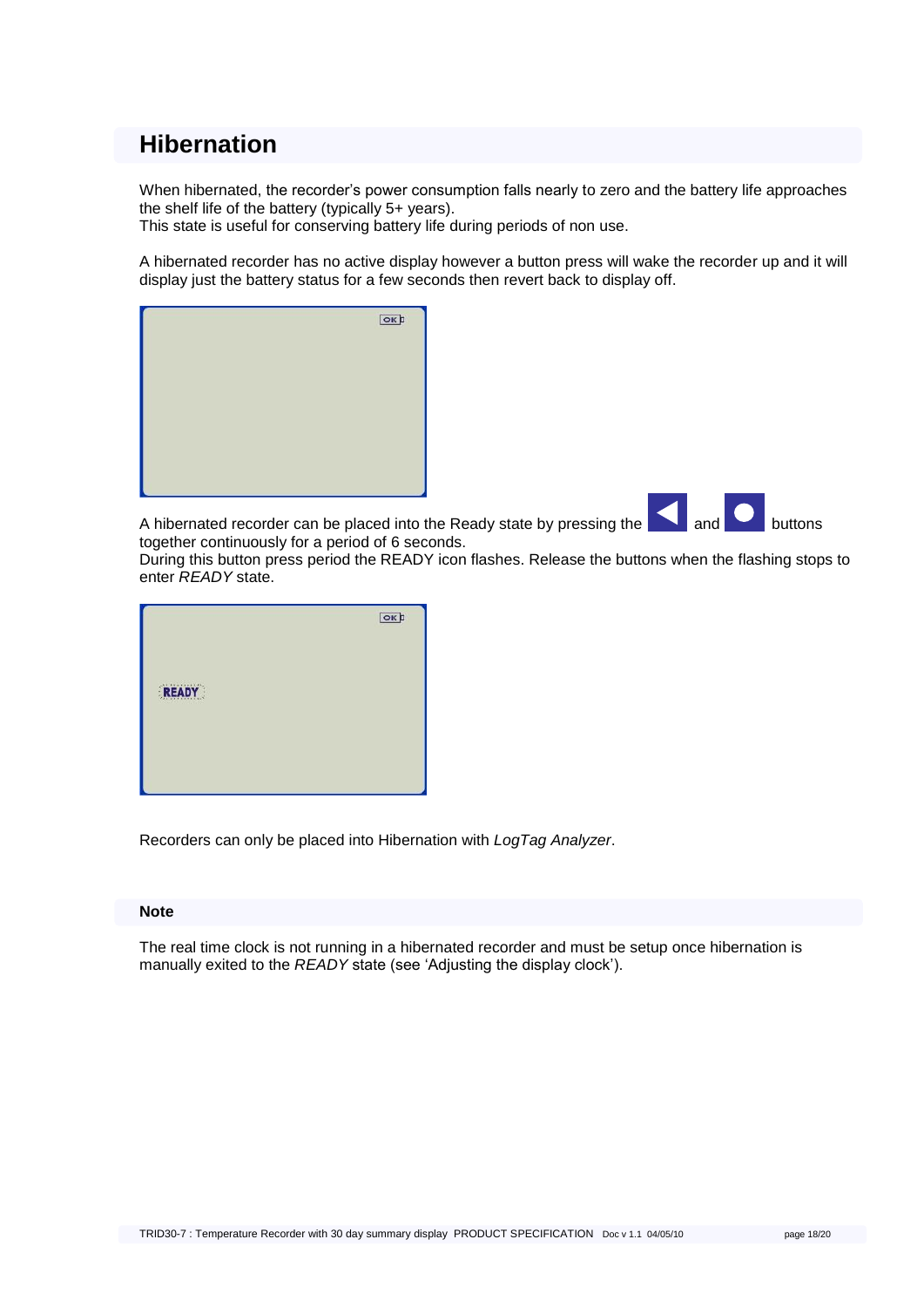### <span id="page-18-0"></span>**Total summary days collected**

The recorder can be setup to show the Total number of days collected. This is shown on both the *Recording* and *Stopped* status screens.

The total number of days collected can be enabled in LogTag Analyzer *Configure TRID - Advanced Options* configure dialogue.

Show total summary days collected